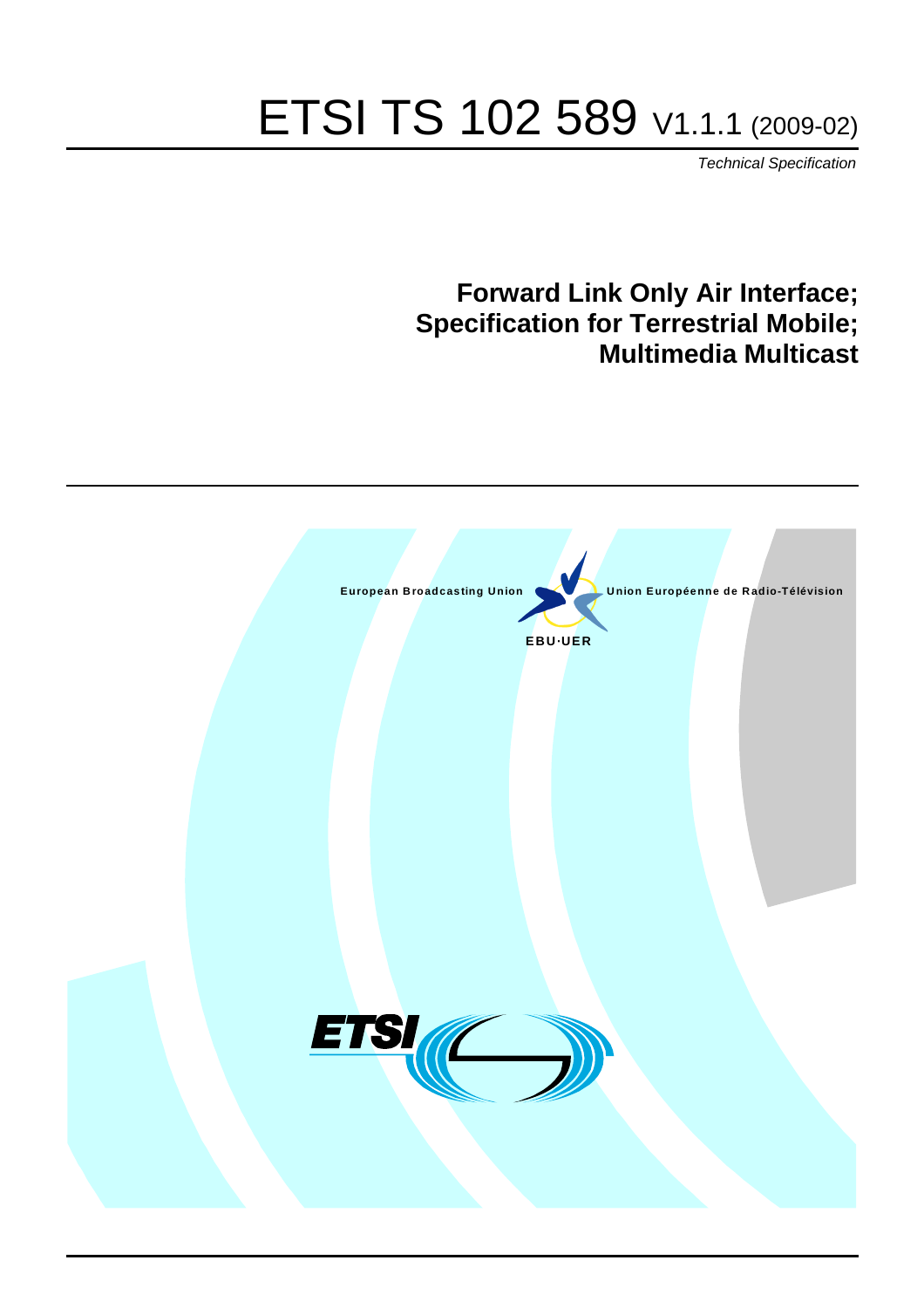Reference DTS/JTC-018

Keywords

air interface, broadcast, data, mobile, TV, video

### *ETSI*

#### 650 Route des Lucioles F-06921 Sophia Antipolis Cedex - FRANCE

Tel.: +33 4 92 94 42 00 Fax: +33 4 93 65 47 16

Siret N° 348 623 562 00017 - NAF 742 C Association à but non lucratif enregistrée à la Sous-Préfecture de Grasse (06) N° 7803/88

#### *Important notice*

Individual copies of the present document can be downloaded from: [http://www.etsi.org](http://www.etsi.org/)

The present document may be made available in more than one electronic version or in print. In any case of existing or perceived difference in contents between such versions, the reference version is the Portable Document Format (PDF). In case of dispute, the reference shall be the printing on ETSI printers of the PDF version kept on a specific network drive within ETSI Secretariat.

Users of the present document should be aware that the document may be subject to revision or change of status. Information on the current status of this and other ETSI documents is available at <http://portal.etsi.org/tb/status/status.asp>

If you find errors in the present document, please send your comment to one of the following services: [http://portal.etsi.org/chaircor/ETSI\\_support.asp](http://portal.etsi.org/chaircor/ETSI_support.asp)

### *Copyright Notification*

No part may be reproduced except as authorized by written permission. The copyright and the foregoing restriction extend to reproduction in all media.

> © European Telecommunications Standards Institute 2009. © European Broadcasting Union 2009. All rights reserved.

**DECT**TM, **PLUGTESTS**TM, **UMTS**TM, **TIPHON**TM, the TIPHON logo and the ETSI logo are Trade Marks of ETSI registered for the benefit of its Members. **3GPP**TM is a Trade Mark of ETSI registered for the benefit of its Members and of the 3GPP Organizational Partners.

**LTE**™ is a Trade Mark of ETSI currently being registered

for the benefit of its Members and of the 3GPP Organizational Partners.

**GSM**® and the GSM logo are Trade Marks registered and owned by the GSM Association.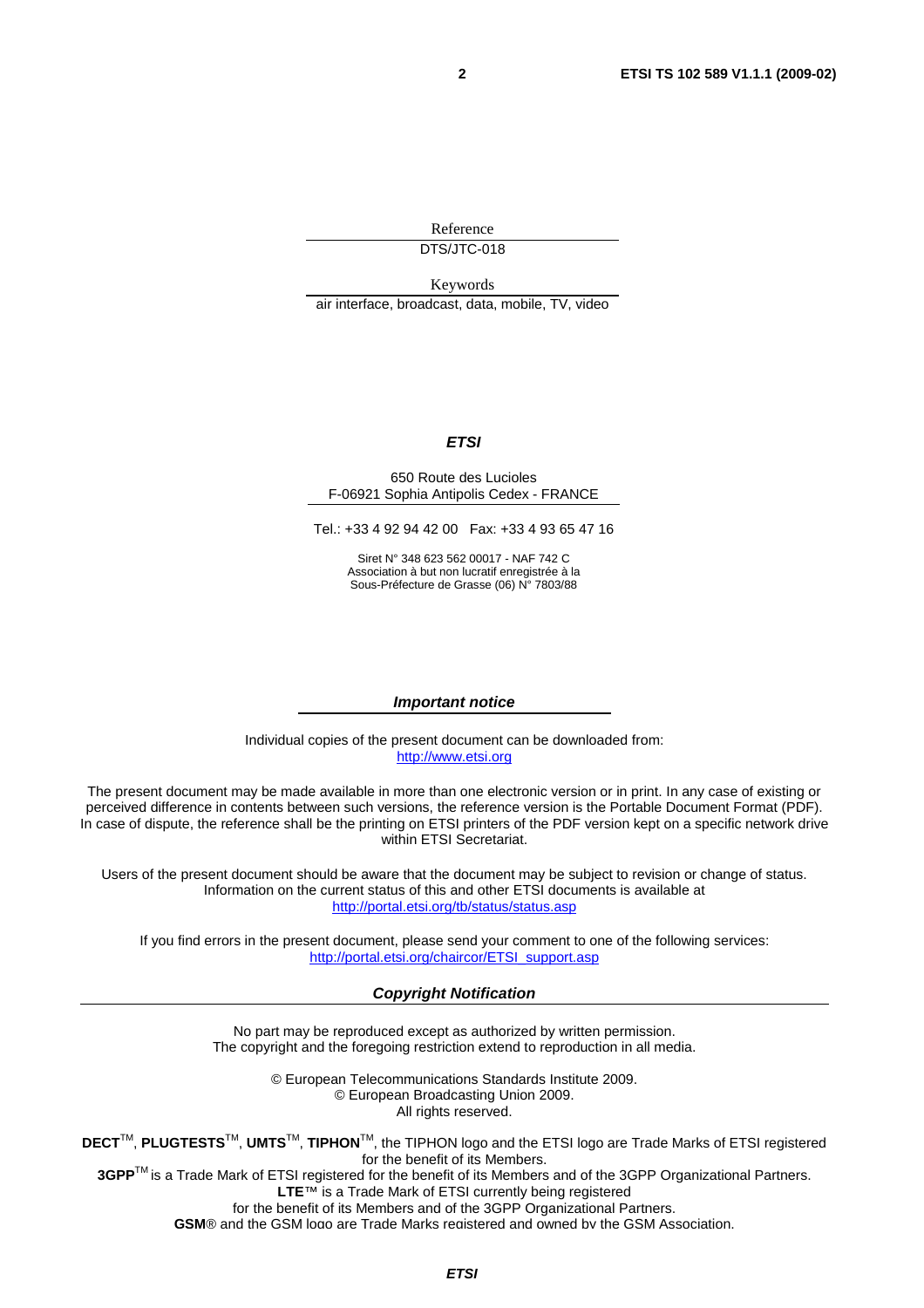# Contents

| 1              |                               |                                                             |  |
|----------------|-------------------------------|-------------------------------------------------------------|--|
| $\overline{2}$ |                               |                                                             |  |
| 2.1            |                               |                                                             |  |
| 2.2            |                               |                                                             |  |
| 3              |                               |                                                             |  |
| $\overline{4}$ |                               |                                                             |  |
| 4.1            |                               |                                                             |  |
| 4.2            |                               |                                                             |  |
| 4.3            |                               |                                                             |  |
| 4.4            |                               |                                                             |  |
|                | <b>Annex A (informative):</b> | Forward Link Only Air Interface Specification Overview 7    |  |
|                | <b>Annex B (informative):</b> | Support for 8 MHz, 7 MHz and 5 MHz RF Channel Bandwidths in |  |
|                |                               |                                                             |  |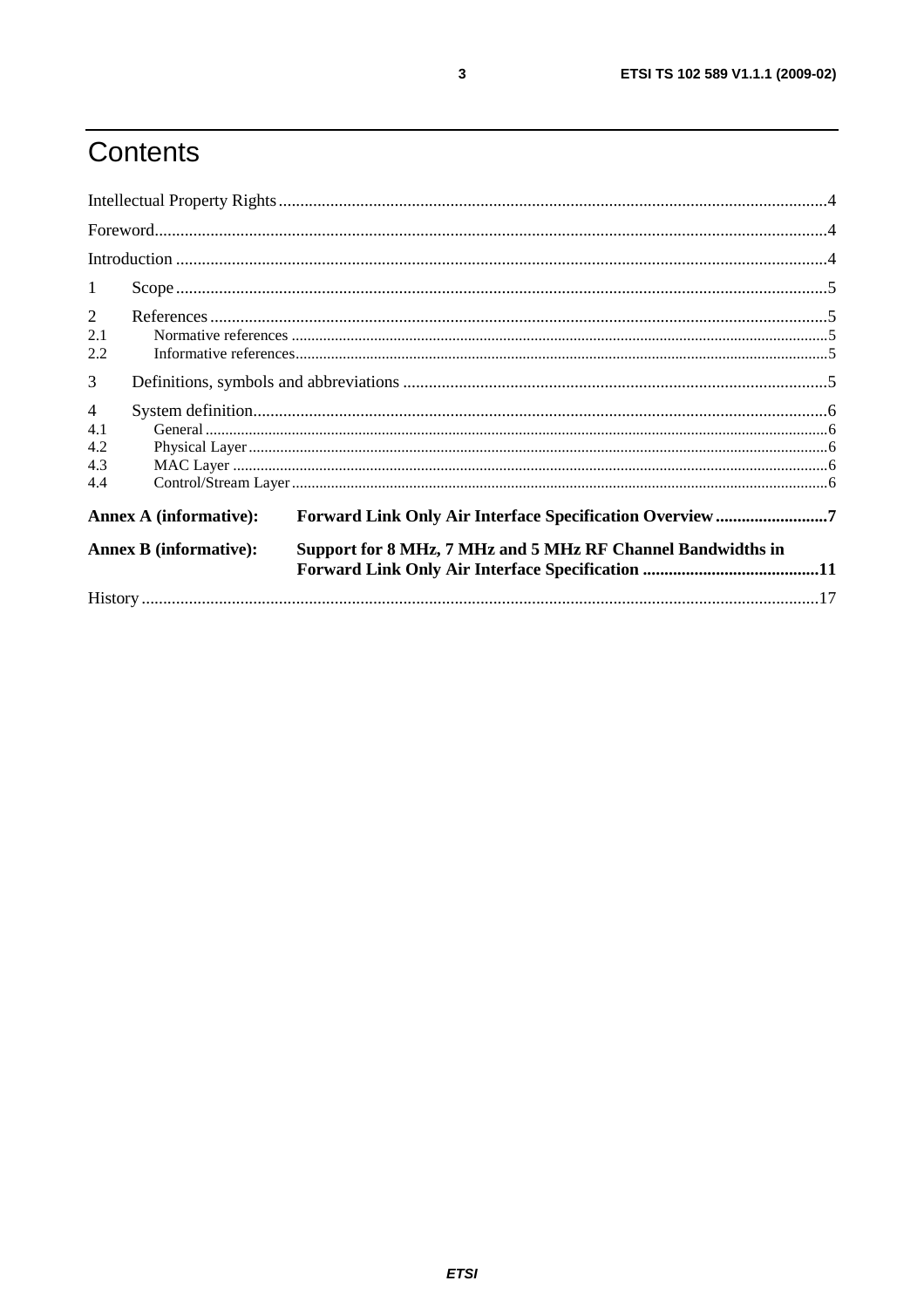IPRs essential or potentially essential to the present document may have been declared to ETSI. The information pertaining to these essential IPRs, if any, is publicly available for **ETSI members and non-members**, and can be found in ETSI SR 000 314: *"Intellectual Property Rights (IPRs); Essential, or potentially Essential, IPRs notified to ETSI in respect of ETSI standards"*, which is available from the ETSI Secretariat. Latest updates are available on the ETSI Web server [\(http://webapp.etsi.org/IPR/home.asp](http://webapp.etsi.org/IPR/home.asp)).

Pursuant to the ETSI IPR Policy, no investigation, including IPR searches, has been carried out by ETSI. No guarantee can be given as to the existence of other IPRs not referenced in ETSI SR 000 314 (or the updates on the ETSI Web server) which are, or may be, or may become, essential to the present document.

### Foreword

This Technical Specification (TS) has been produced by Joint Technical Committee (JTC) Broadcast of the European Broadcasting Union (EBU), Comité Européen de Normalisation ELECtrotechnique (CENELEC) and the European Telecommunications Standards Institute (ETSI).

NOTE: The EBU/ETSI JTC Broadcast was established in 1990 to co-ordinate the drafting of standards in the specific field of broadcasting and related fields. Since 1995 the JTC Broadcast became a tripartite body by including in the Memorandum of Understanding also CENELEC, which is responsible for the standardization of radio and television receivers. The EBU is a professional association of broadcasting organizations whose work includes the co-ordination of its members' activities in the technical, legal, programme-making and programme-exchange domains. The EBU has active members in about 60 countries in the European broadcasting area; its headquarters is in Geneva.

European Broadcasting Union CH-1218 GRAND SACONNEX (Geneva) Switzerland Tel: +41 22 717 21 11 Fax: +41 22 717 24 81

This Technical Specification establishes a Normative Reference to the Forward Link Only Air Interface Specification for Terrestrial Mobile Multimedia Multicast published by the Telecommunications Industry Association (TIA) as Standard TIA-1099.

These TIA published standards were based on input technical contributions from the FLO Forum. Founded in 2005, the FLO Forum is an international consortium of public and private sector organizations in the Mobile TV industry. Its aim is to promote the global standardization of Forward Link Only Mobile TV technology, to promote the availability of Forward Link Only Mobile TV technology-based product certification and testing, and to promote the availability of spectrum for advanced wireless services on a technology neutral basis in support of the Mobile TV industry. Now comprising over 90 organizations from more than a dozen countries around the world, the FLO Forum fosters a contribution-driven environment for the advancement of Forward Link Only technology and the Mobile TV industry.

# Introduction

An introduction to the Forward Link Only air interface can be found in Informative annex A. Additional details on the derivation of the baseline parameters for 8 MHz, 7 MHz, 6MHz and 5 MHz RF channel bandwidths is provided in annex B.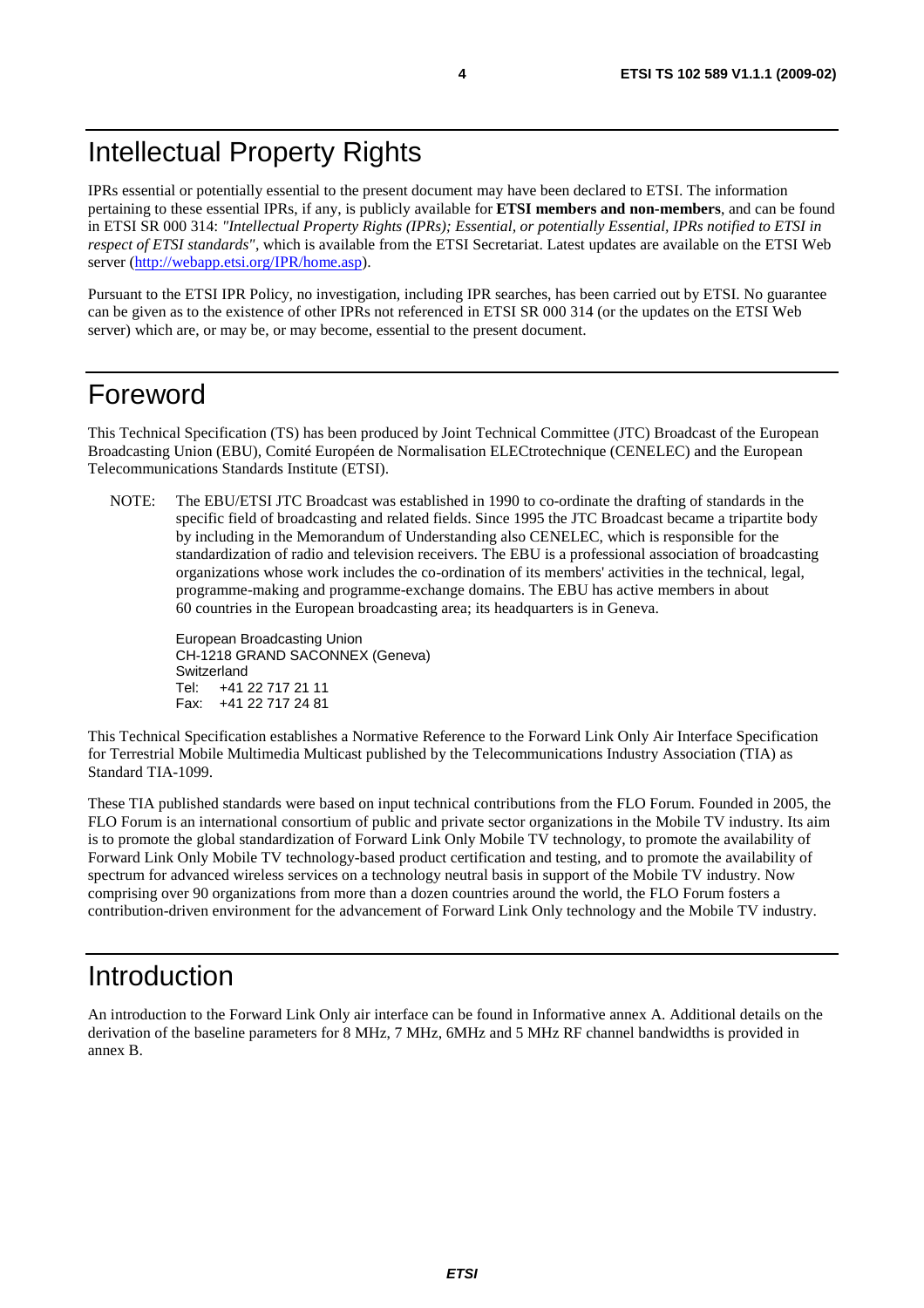### 1 Scope

The present document specifies the Forward Link Only air interface by referencing TIA Terrestrial Mobile Multimedia Multicast standards and by their use.

# 2 References

References are either specific (identified by date of publication and/or edition number or version number) or non-specific.

- For a specific reference, subsequent revisions do not apply.
- Non-specific reference may be made only to a complete document or a part thereof and only in the following cases:
	- if it is accepted that it will be possible to use all future changes of the referenced document for the purposes of the referring document;
	- for informative references.

Referenced documents which are not found to be publicly available in the expected location might be found at <http://docbox.etsi.org/Reference>.

NOTE: While any hyperlinks included in this clause were valid at the time of publication ETSI cannot guarantee their long term validity.

### 2.1 Normative references

The following referenced documents are indispensable for the application of the present document. For dated references, only the edition cited applies. For non-specific references, the latest edition of the referenced document (including any amendments) applies.

[1] TIA 1099 (March 2007): "Forward Link Only Air Interface for Terrestrial Mobile Multimedia Multicast".

NOTE: Available at<http://www.tiaonline.org/standards/technology/tm3/>.

### 2.2 Informative references

The following referenced documents are not essential to the use of the present document but they assist the user with regard to a particular subject area**.** For non-specific references, the latest version of the referenced document (including any amendments) applies.

Not applicable.

## 3 Definitions, symbols and abbreviations

For the purposes of the present document, the terms, definitions, symbols and abbreviations given in [1] apply.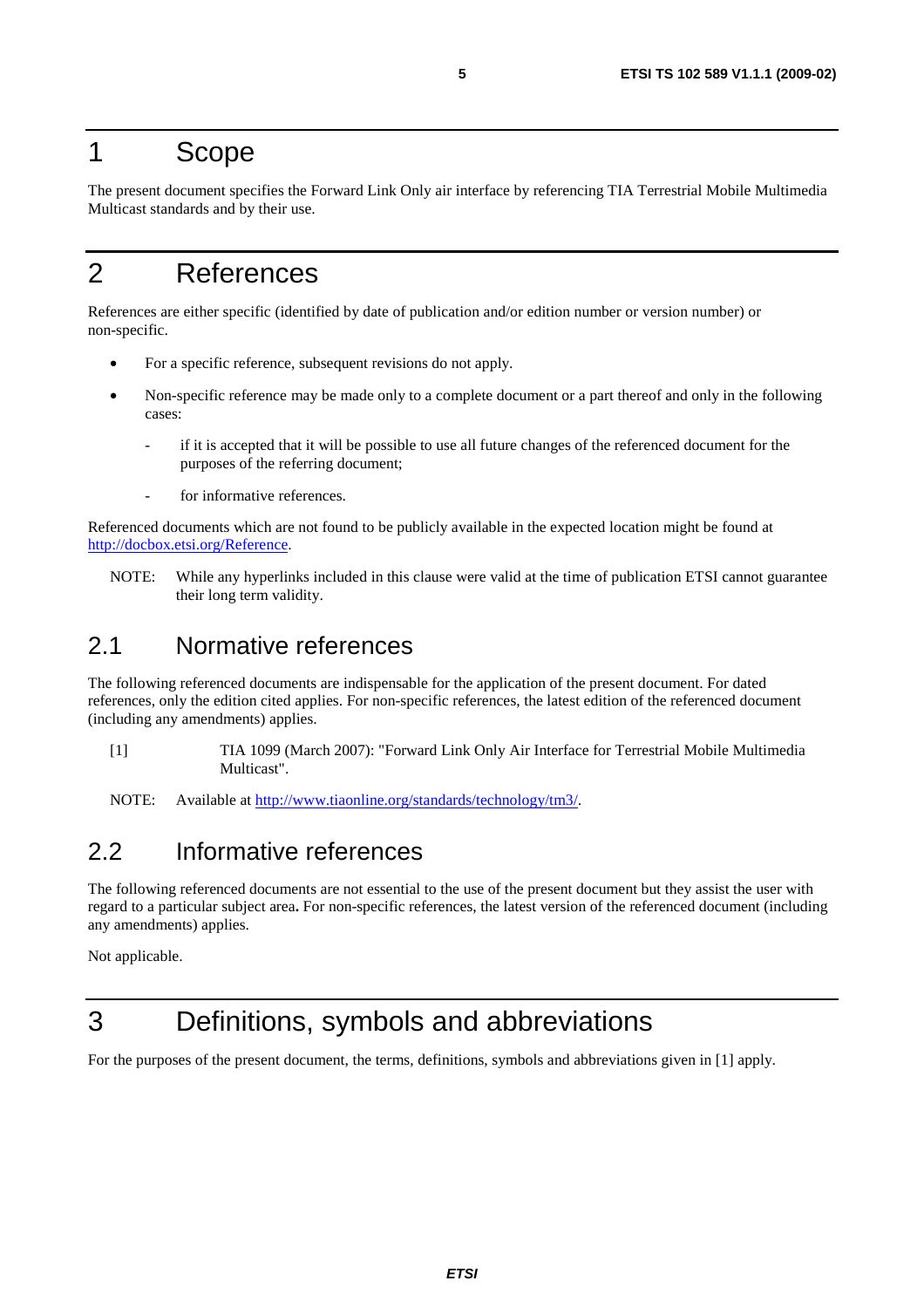# 4 System definition

Forward Link Only technology is a terrestrial mobile multimedia multicast system for datagrams. These datagrams support a multiplicity of multimedia services, including, but not limited to real-time streaming audio and video, file-based audio and video, general file downloading services and the conveyance of IP datagrams.

### 4.1 General

The objective of the Forward Link Only air interface is to provide a spectrally-efficient means for delivering multimedia datagrams over digital terrestrial broadcasting networks to mobile devices, including, but not limited to handheld terminals.

The Forward Link Only air interface encompasses details of the:

- Physical layer.
- Medium Access Control (MAC) layer.
- Control/Stream layer.

### 4.2 Physical Layer

The Forward Link Only air interface Physical layer shall follow TIA 1099 [1] except for the second sentence in clause 5.2.1.1.3 that begins with, "For operations in the U.S. …".

### 4.3 MAC Layer

The Forward Link Only air interface MAC layer shall follow TIA 1099 [1].

### 4.4 Control/Stream Layer

The Forward Link Only air interface Control/Stream layer shall follow TIA 1099 [1].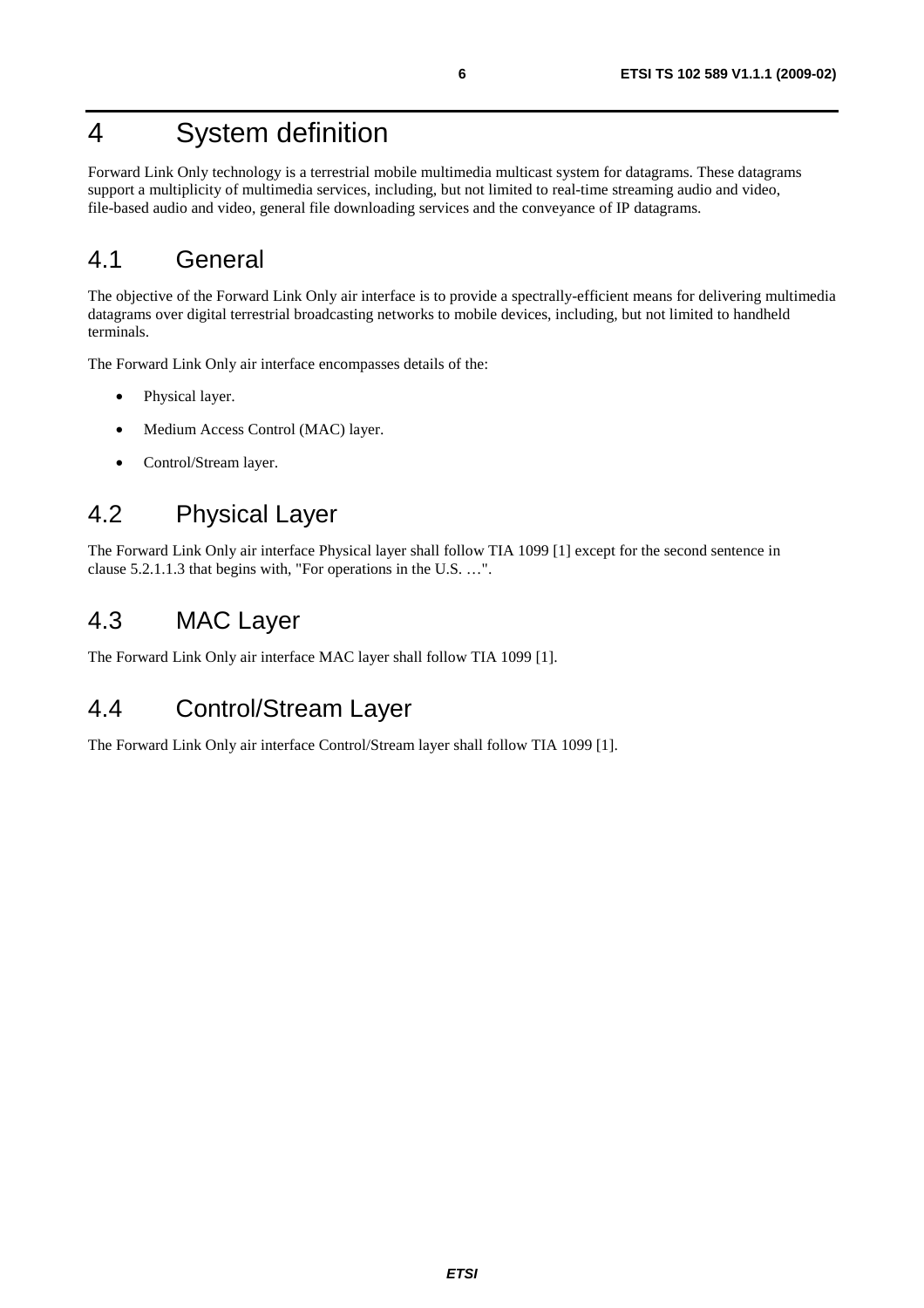# Annex A (informative): Forward Link Only Air Interface Specification Overview

### **Overview**

The scope of the Forward Link Only air interface specification includes the following: a Physical layer, a MAC layer, a Control/Stream layer and a Transport layer. The different layers are depicted in figure A.1.



### **Figure A.1: Forward Link Only Air Interface Layering Architecture**

#### Physical Layer

The Forward Link Only Physical layer provides the channel structure, frequency, power output, modulation and encoding specification for Forward Link Only radio networks. The Forward Link Only Physical layer uses Orthogonal Frequency Division Multiplexing (OFDM) as the modulation technique. In addition, it incorporates forward error correction techniques involving the concatenation of a parallel concatenated convolutional code (PCCC), i.e. Turbo code and a Reed-Solomon erasure correcting code.

In the Forward Link Only Physical layer, transmission and reception are based on using 4 096 (4 K) subcarriers. The QAM modulation symbols are chosen from a QPSK or 16-QAM alphabet. The Forward Link Only Physical layer transmission parameters are outlined in table A.1.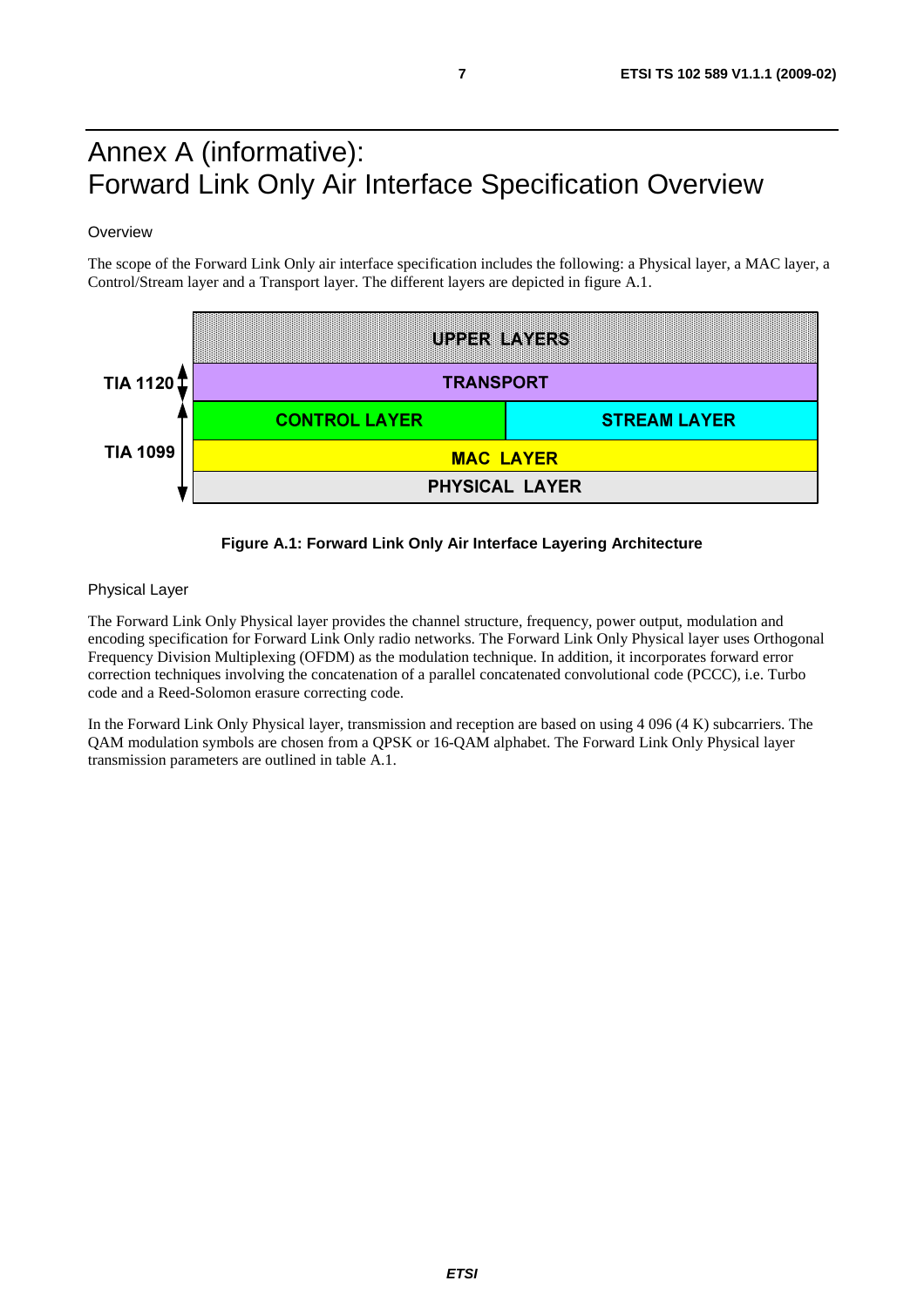|                                                                                                                   | <b>Parameters</b>                                                                              | <b>Values</b>                                                                         |  |  |  |
|-------------------------------------------------------------------------------------------------------------------|------------------------------------------------------------------------------------------------|---------------------------------------------------------------------------------------|--|--|--|
| $\overline{1}$                                                                                                    | Channel bandwidths (see note 1)                                                                | a. 5 MHz                                                                              |  |  |  |
|                                                                                                                   |                                                                                                | b. 6 MHz                                                                              |  |  |  |
|                                                                                                                   |                                                                                                | c. 7 MHz                                                                              |  |  |  |
|                                                                                                                   |                                                                                                | d. 8 MHz                                                                              |  |  |  |
| $\overline{2}$                                                                                                    | <b>Used bandwidth</b>                                                                          | a. 4,52 MHz (see note 2)                                                              |  |  |  |
|                                                                                                                   |                                                                                                | b. 5,42 MHz                                                                           |  |  |  |
|                                                                                                                   |                                                                                                | c. 6,32 MHz                                                                           |  |  |  |
|                                                                                                                   |                                                                                                | d. 7,23 MHz                                                                           |  |  |  |
| 3                                                                                                                 | Number of subcarriers or segments                                                              | 4 000 (out of 4 096) - 4 K                                                            |  |  |  |
| $\overline{4}$                                                                                                    | Subcarrier spacing                                                                             | a. 1,1292 KHz                                                                         |  |  |  |
|                                                                                                                   |                                                                                                | b. 1,355 KHz                                                                          |  |  |  |
|                                                                                                                   |                                                                                                | c. 1,5808 KHz                                                                         |  |  |  |
|                                                                                                                   |                                                                                                | d. 1,8066 KHz                                                                         |  |  |  |
| 5                                                                                                                 | Active Symbol or segment duration                                                              | a. 885,6216 µs<br>b. 738,018 µs                                                       |  |  |  |
|                                                                                                                   |                                                                                                | c. $632,587 \,\mu s$                                                                  |  |  |  |
|                                                                                                                   |                                                                                                | d. $553,5135 \,\mu s$                                                                 |  |  |  |
| $\overline{6}$                                                                                                    | Guard interval or Cyclic Prefix duration - 1/8 <sup>th</sup>                                   | a. 110,7027 µs                                                                        |  |  |  |
|                                                                                                                   | of useful OFDM symbol                                                                          | b. 92,2523 µs                                                                         |  |  |  |
|                                                                                                                   |                                                                                                | c. 79,0734 µs                                                                         |  |  |  |
|                                                                                                                   |                                                                                                | d. $69,1892 \mu s$                                                                    |  |  |  |
|                                                                                                                   |                                                                                                | (see note 3)                                                                          |  |  |  |
| $\overline{7}$                                                                                                    | Transmission unit (frame) duration -                                                           | a. 1 000                                                                              |  |  |  |
|                                                                                                                   | Superframe - exactly 1 second in duration.                                                     | b. 1 200                                                                              |  |  |  |
|                                                                                                                   | Values in OFDM symbols - each superframe                                                       | c. 1400                                                                               |  |  |  |
|                                                                                                                   | consists of 4 frames of equal duration                                                         | d. 1600                                                                               |  |  |  |
|                                                                                                                   | (approx 1/4 second in duration)                                                                |                                                                                       |  |  |  |
| 8                                                                                                                 | Time/frequency synchronization                                                                 | Time-division multiplex (TDM) and frequency-                                          |  |  |  |
|                                                                                                                   |                                                                                                | division multiplex (FDM) pilot channels                                               |  |  |  |
| 9                                                                                                                 | Modulation methods                                                                             | QPSK, 16-QAM, layered modulation                                                      |  |  |  |
| 10                                                                                                                | Coding and error correction methods                                                            | Inner code: Parallel concatenated convolutional                                       |  |  |  |
|                                                                                                                   |                                                                                                | code (PCCC), rates 1/3, 1/2 and 2/3 for data                                          |  |  |  |
|                                                                                                                   |                                                                                                | and 1/5 for overhead information                                                      |  |  |  |
|                                                                                                                   |                                                                                                | Outer code: RS with rates 1/2, 3/4, 7/8 and 1.                                        |  |  |  |
| 11                                                                                                                | Net data rates (see note 4)                                                                    | a. 2,3 Mbps to 9,3 Mbps                                                               |  |  |  |
|                                                                                                                   |                                                                                                | b. $2,8$ Mbps to $11,2$ Mbps                                                          |  |  |  |
|                                                                                                                   |                                                                                                | c. 3,2 Mbps to 13 Mbps                                                                |  |  |  |
|                                                                                                                   |                                                                                                | d. 3,7 Mbps to 14,9 Mbps                                                              |  |  |  |
|                                                                                                                   | NOTE 1: All parameters that may vary depending on selected channel bandwidth are listed in the |                                                                                       |  |  |  |
| order of corresponding channel bandwidths as shown in row 1 using sub-references a, b, c<br>and d, as applicable. |                                                                                                |                                                                                       |  |  |  |
|                                                                                                                   | NOTE 2: Values in italics are approximate values.                                              |                                                                                       |  |  |  |
| NOTE 3:                                                                                                           |                                                                                                | The placement of the pilot sub-carriers in consecutive Forward Link Only OFDM symbols |  |  |  |
|                                                                                                                   | enables estimation of channels with delay spread up to two times the quard interval            |                                                                                       |  |  |  |
|                                                                                                                   | duration.                                                                                      |                                                                                       |  |  |  |
| NOTE 4:                                                                                                           | Data rates do not include the overhead due to use of RS coding.                                |                                                                                       |  |  |  |

|  | Table A.1: Forward Link Only Transmission Parameters |
|--|------------------------------------------------------|
|--|------------------------------------------------------|

In each Forward Link Only OFDM symbol, there are 4 000 active subcarriers. These active subcarriers are further equally divided into eight disjoint groups called interlaces. An interlace consists of 500 subcarriers that are evenly spaced across the Forward Link Only signal bandwidth. In each OFDM symbol, either interlace 2 or 6 is assigned to the FDM Pilot and is used for channel estimation. The interlace structure supports:

- The frequency-division multiplexing of Forward Link Only logical channels, referred to as Multicast Logical Channels (MLCs), within each OFDM symbol, without the loss of frequency diversity. The minimum frequency allocation to an MLC, within a single OFDM symbol, is an interlace. Hence, at most 7 MLCs can be multiplexed within a single OFDM symbol. Frequency diversity is achieved as the subcarriers within an interlace span the total FLO signal bandwidth.
- The transmission of MLCs with fine granularity. For transmission at high spectral efficiency, tens of kbits can potentially be transmitted within a single OFDM symbol. The ability to allocate a fraction of the subcarriers to MLCs supports low data rate MLCs without incurring a large overhead expense.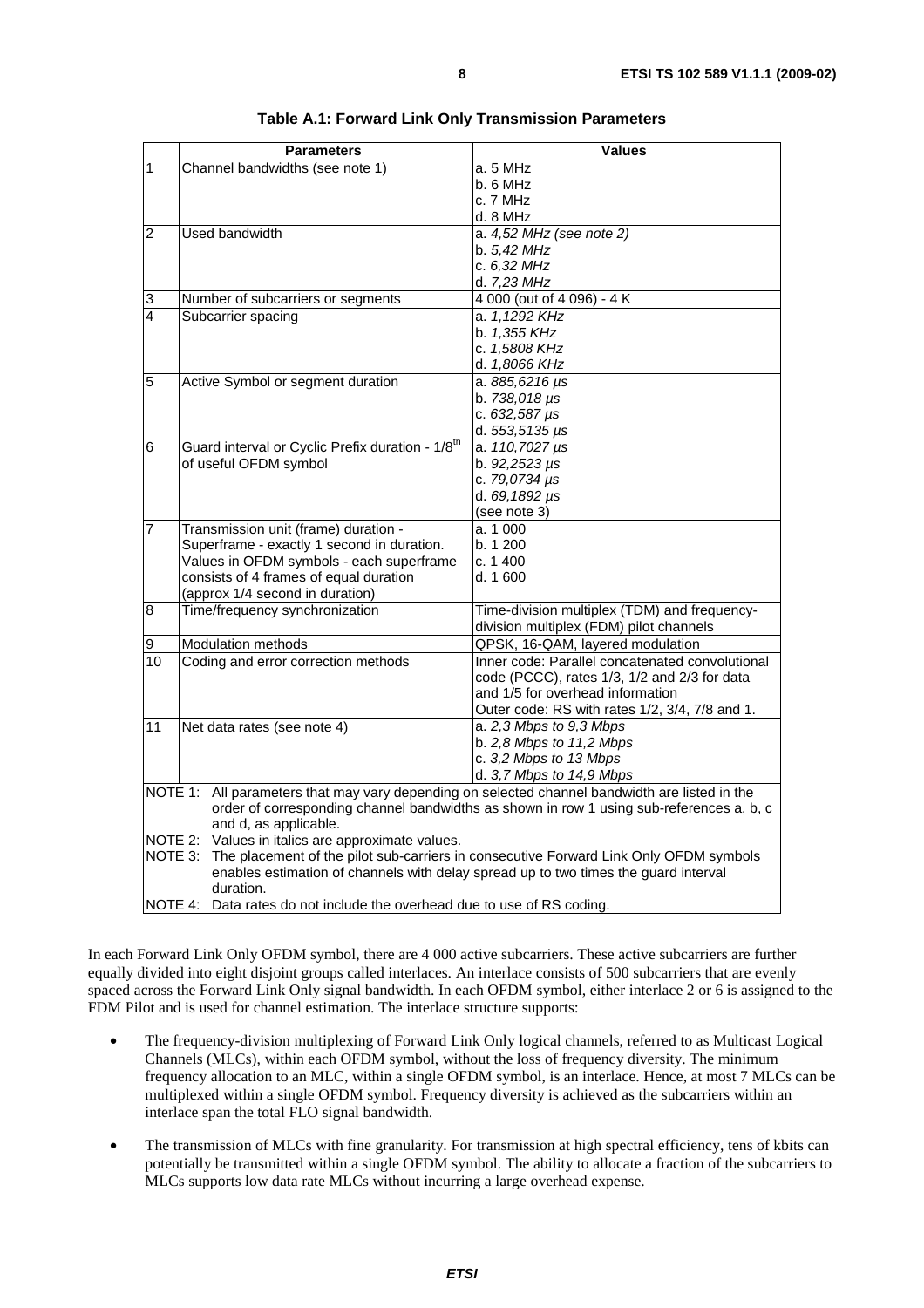The FFT block in the receiver can be designed such that only the required subset of interlaces, corresponding to the desired MLCs, are demodulated. Hence, when combined with the frequency multiplexing of MLCs, the receiver need not always perform a 4 096-point FFT, thereby reducing power consumption.

Each Forward Link Only service is carried over one or more logical channels (i.e. MLC). An MLC has the attribute that it contains one or more decodable subcomponents of a service that is of independent (user-level) reception interest. MLCs are distinguishable at the Physical layer. For example, the video and audio components of a given service can be sent over two different MLCs. A device that is solely interested in the audio component can receive the corresponding MLC without receiving the MLC for the video component, thereby saving on battery resources.

The data rates required by multimedia services are expected to vary over a wide range, depending on their content. While low to moderate data rates, i.e. tens of kbps, may be sufficient for data and audio streams, video streams may require instantaneous rates ranging from a few kbps to a few Mbps even though the average rate is in the range of 200 kbps to 300 kbps. Statistical multiplexing of different services, or MLCs, is achieved by varying *only* the MLC time and frequency allocations over prescribed time intervals to match the variability in the MLC's source rates. The possibility of varying the constellation and code rate assigned to an MLC is excluded in order to *maintain a constant coverage area* for each MLC. Specifically, MLCs are transmitted over a certain number of OFDM symbols to achieve Time-Division Multiplexing (TDM) and a subset of the interlaces in these OFDM symbols to achieve Frequency-Division Multiplexing (FDM). The implementation of statistical multiplexing in FLO enables the receiver to demodulate and decode *only* the MLC(s) of interest.

In the case of layered modulation, a video or audio stream can be sent in two layers, i.e. a *base* (B) layer that enables reception over a certain coverage area and an *enhancement* (E) layer that improves the audio-visual experience provided by the base layer over a subset of that coverage area. The base and enhancement layers of a given service are sent within a *single* MLC. The choice of constellation and code rate for each MLC is based on various factors, including the service (wide-area/local-area) area, the content (video/audio/data), coverage requirements and whether layered modulation is used.

The Forward Link Only air interface provides several choices for constellation and code rate that allow a service provider to trade-off spectral efficiency against coverage. The Forward Link Only air interface design is based on the use of a concatenated coding scheme, consisting of an outer Reed-Solomon (RS) code and an inner Parallel Concatenated Convolutional Code (PCCC), i.e. turbo code. More specifically, the outer code consists of an  $(N, K)$ Reed-Solomon code over the Galois Field with 256 elements, *GF*(256) , and is intended for erasure-correction. The value of *N* is fixed at 16, while the value of *K* can be chosen from the set  $\{8, 12, 14, 16\}$ . The case of  $K = 16$ corresponds to the case when no RS encoding is actually performed. For MLCs containing a base and enhancement layer, the encoding is done independently for each layer.

#### MAC and Control/Stream Layers

The MAC layer performs multiplexing of packets belonging to different media streams. The Stream layer provides for binding upper layer data flows to Forward Link Only streams. The Control layer, which is at the same level as the Stream layer in Forward Link Only air interface architecture, is used by the network to disseminate information to facilitate device operation in Forward Link Only systems.

The Forward Link Only superframe has a duration of exactly 1 second, and consists of 4 frames of equal duration, each roughly  $1/4^{th}$  of second. These packets are first RS-encoded and then Turbo-encoded. They are referred to as MAC layer packets. During the Reed-Solomon encoding process, *N* − *K* parity packets are generated for every *K* information packets. CRC bits are generated for each of the N packets. The packets with data and CRC bits are Turbo encoded and transmitted. Thus, the minimum number of information packets of an MLC that can be transmitted in a superframe is *K*. The collection of *K* information packets and  $N - K$  parity packets is referred to as an RS, or outer, code block. Finally, MLC transmissions in each superframe are always in integer multiples of outer code blocks. During transmission, each RS code block is split into 4 equal sub-blocks, with each sub-block sent in an unique frame within a super-frame. The main purpose of utilizing RS-coding is to exploit the time diversity of the packets within a superframe. The time span of the packets of an RS code block is at least 0,75 seconds. Such a time span supports decorrelation of packets even at low vehicle or walking speeds.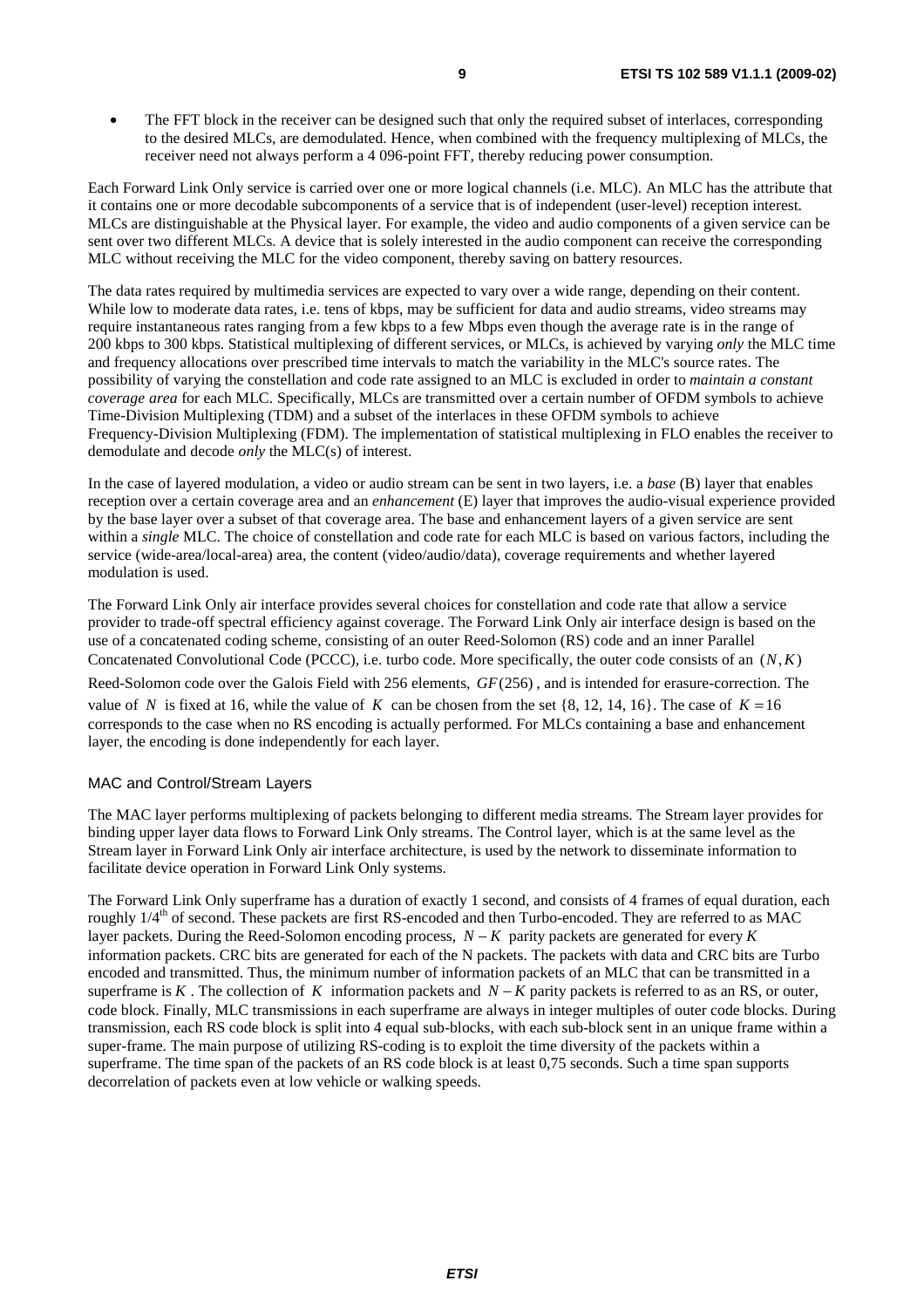The MAC information or parity packets are Turbo-coded. In Forward Link Only networks, the code rates used are 1/5, for transmitting critical overhead information, and  $\{1/3, 1/2, 2/3\}$  for transmitting MLCs. The higher code rates are obtained from the base code rate using puncturing. The inner code exploits the frequency-diversity inherent in the channel.

The Forward Link Only air interface supports the transmission of both wide-area and local-area services. The waveforms corresponding to the two types of services are time-division multiplexed (TDM), because a wide-area may consist of multiple local-areas where there is the possibility of interference between transmissions received at the boundary between neighbouring local-areas. This enables the independent optimization of the transmit waveforms intended for the different coverage areas. The TDM is achieved by subdividing each frame into two parts.

The first part is referred to as the Wide-area Data Channel and is dedicated to the transmission of wide-area services, and the second part is referred to as the Local-area Data Channel and is used solely for the transmission of local-area services. Correspondingly, each superframe header contains the Overhead Information Symbols (OIS) that carry overhead information regarding the wide and local data channels. Specifically, they contain the time-frequency allocation for each MLC in the *current* superframe, which is subdivided into two equal parts, as described above.

The percentage of capacity allocated to wide-area (or local-area) data channel can vary from 0 % to 100 %. Although the percentage can be set in every superframe, it is expected to vary infrequently. The available time-frequency (channel) resources are allocated once for both the wide-area and the local-area MLCs in each superframe.

### Transport Layer

In a Forward Link Only system, the uppermost service layer applications deliver multimedia data packets via media transport protocols (beyond the scope of the Forward Link Only air interface specification) to the Forward Link Only Transport Layer. Within the Forward Link Only Transport Layer, these variable-sized service packets are concatenated, fragmented and recombined into a sequence of Frames. The core function of the Forward Link Only Transport Layer is to deliver a set of fixed-size Frames to the Forward Link Only Stream layer. In addition, the Transport Layer provides an optional encryption/decryption facility and a cyclic redundancy check (CRC) to support data integrity processing.

The sequence of data packets for a service component constitutes a Flow. The Stream layer organizes an MLC into three Streams. The Stream Layer does not interpret the bitstream transported in the Stream. The sequence of bits transmitted in each Stream over the base layer or the enhancement layer in a superframe constitutes a Stream Packet.

One of the Streams, Stream 0, is reserved for transporting time-critical control information related to the other two streams, such as Entitlement Control Messages (ECMs) in support of conditional access systems. The other two streams may be used to transport Flows. The Transport Layer causes each Flow to be transported over a Stream in an MLC. The mapping of MLCs and Streams to Flows is signalled in the Control layer. The Transport Layer also specifies the general format of messages transported in Stream 0.

The Transport Layer fragments the sequence of input data packets for each Flow, and for Stream 0, into a set of Frames which are usually 122 bytes long. The Transport Layer can be configured to add a CRC to each data packet before fragmentation. Each Frame consists of a sequence set of Fragments of the input data packets. Each Fragment is preceded by a Fragment header giving the length of the Fragment and stating whether it is the last Fragment of an input packet. Fragments of consecutive input packets are concatenated without the insertion of intervening padding. Each Flow may be configured to permit a data packet to straddle a superframe boundary, or to require that each superframe contains an integral number of data packets. In the second case, the last Fragment of the last data packet in the Stream Packet may be followed by padding.

The Stream Packet so formed is optionally subject to AES-128 encryption in CTR mode by the Transport Layer in Streams 1 and 2.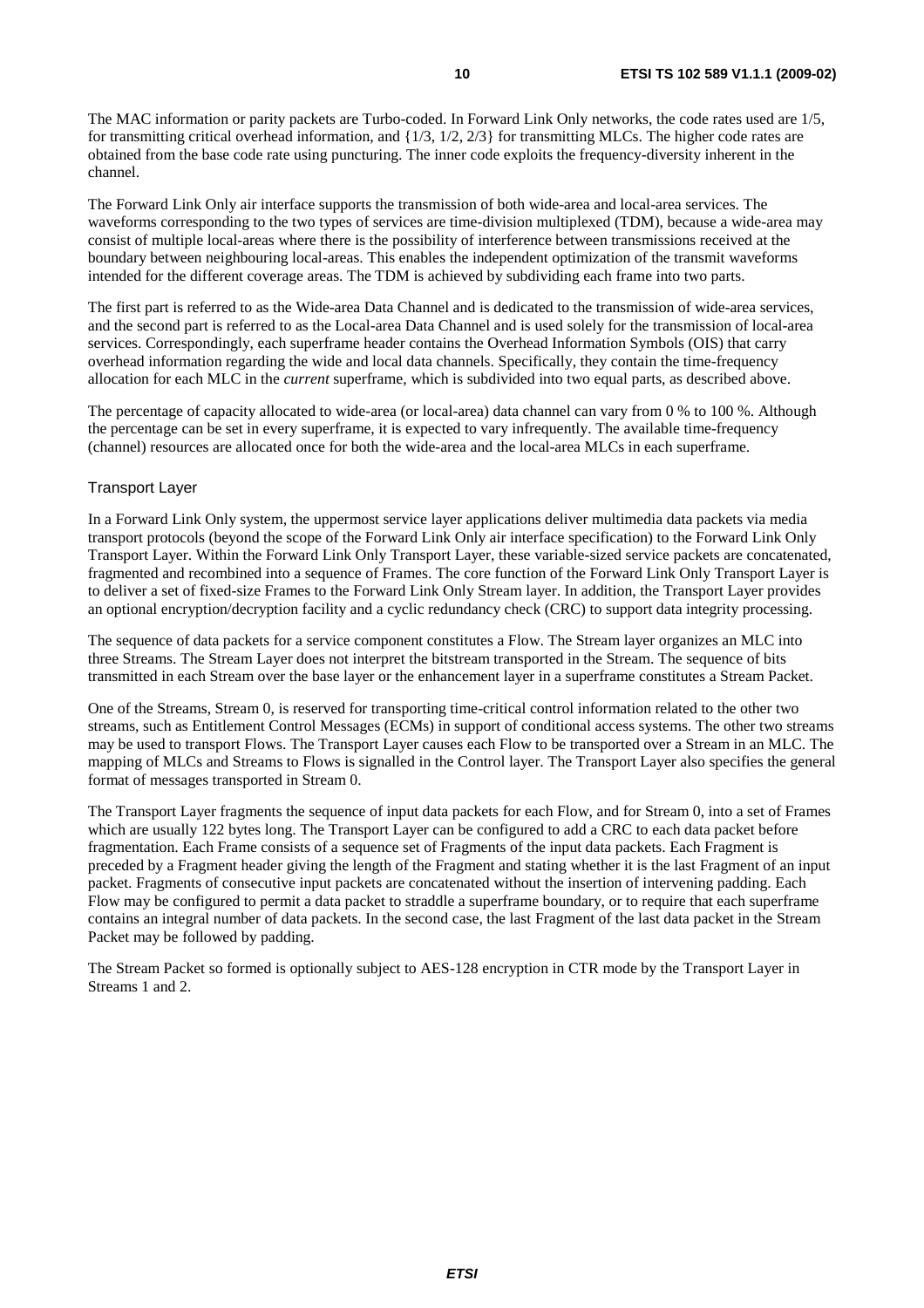## Annex B (informative): Support for 8 MHz, 7 MHz and 5 MHz RF Channel Bandwidths in Forward Link Only Air Interface Specification

### Note

All figures and numerical values shown below are derived solely and directly from [1].

#### **Overview**

The Forward Link Only Air Interface specification supports operation in multiple RF channel bandwidths, including 5 MHz, 6 MHz, 7 MHz and 8 MHz. The baseline parameters of the OFDM waveform are introduced in [1] for the case of 6 MHz RF bandwidth. The normative annex in [1] addresses the changes in the baseline OFDM parameters for alternate RF channel bandwidths. While the description in [1] completely specifies the Forward Link Only waveform for all RF channel bandwidths, this annex provides additional details on the derivation of the baseline parameters for the 8 MHz, 7 MHz and 5 MHz RF bandwidths.

#### OFDM Parameters

In the Forward Link Only system, the number of sub-carriers is fixed at 4 096, or 4K. The frequency spanned by these 4 096 sub-carriers is referred to as the *chip rate*. The chip rate for the 6 MHz RF channel bandwidth is 5,55 MHz, and is scaled proportionately for other RF bandwidths. Hence, for 8 MHz, the chip rate is:

$$
\frac{5,55\times8}{6} = 7,4 \text{ MHz}.
$$

For 7 MHz, the chip rate is:

$$
\frac{5,55 \times 7}{6} = 6,475 \text{ MHz}.
$$

Similarly, for 5 MHz, the chip rate is:

$$
\frac{5,55\times 5}{6} = 4,625 \text{ MHz}.
$$

The inverse of the chip rate is referred to as the *chip duration*, which is the fundamental time unit for the base-band waveform. The chip duration for the different RF channel bandwidths are listed in table B.1.

The sub-carrier spacing is the chip rate divided by the total number of sub-carriers, i.e. 4 096. Hence, for 8 MHz, the sub-carrier spacing is:

$$
\frac{7,4 \times 10^6}{4\ 096} = 1,80664... \text{ kHz.}
$$

For 7 MHz, the sub-carrier spacing is:

$$
\frac{6,475\times10^6}{4\ 096} = 1,5808... \text{ kHz.}
$$

Similarly, for 5 MHz, the sub-carrier spacing is:

$$
\frac{4,625\times10^6}{4\ 096} = 1,1292... \text{ kHz.}
$$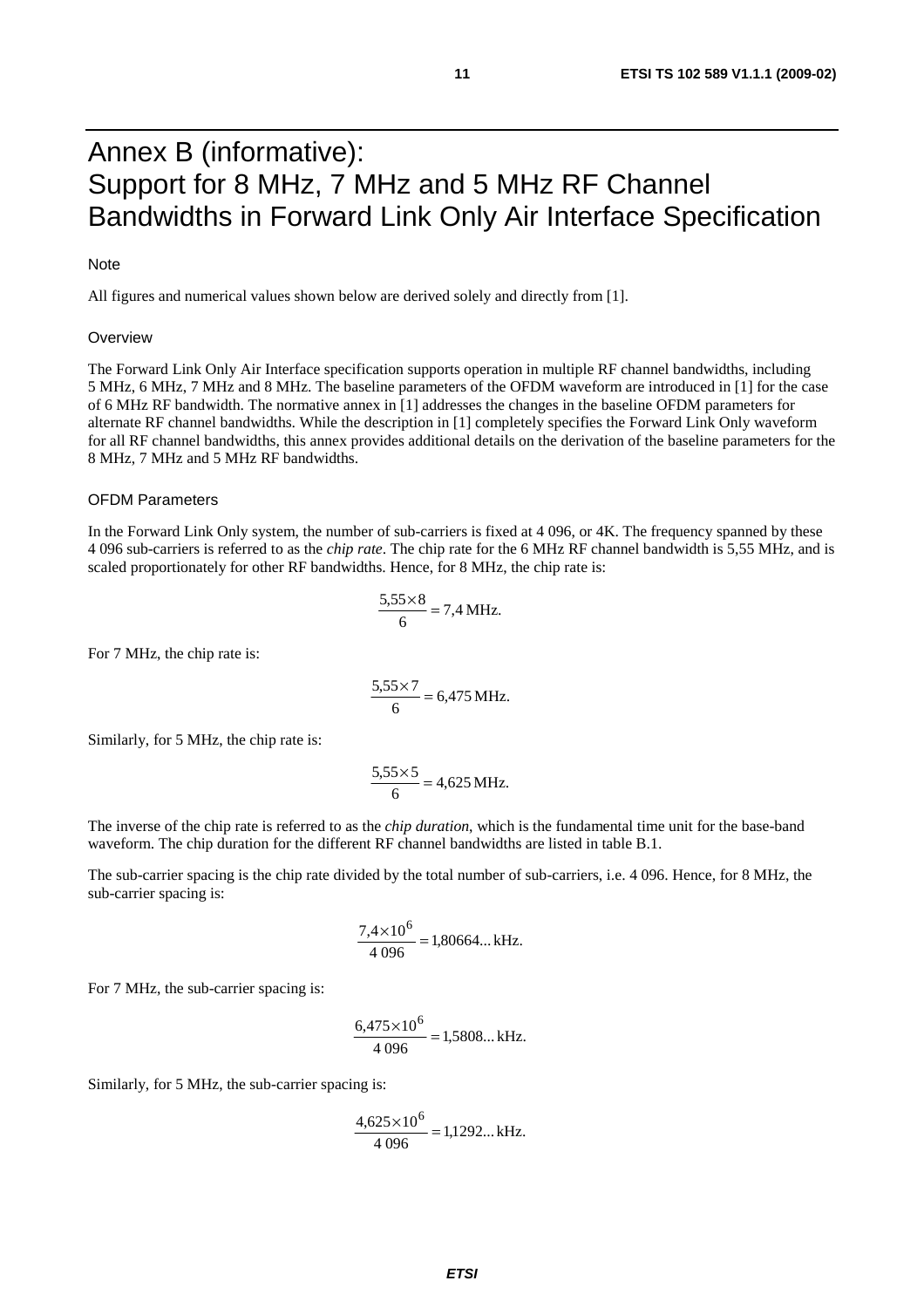Of the 4 096 sub-carriers, 96 are guard sub-carriers in which no energy is transmitted. The remaining 4 000 active sub-carriers occupy a *used* bandwidth of 7,23 MHz, 6,32 MHz, and 4,52 MHz for the 8 MHz, 7 MHz and 5 MHz RF bandwidths cases, respectively.

In the time domain, an OFDM symbol is comprised of four parts: a useful part with duration  $T_U$ , a flat guard interval with duration  $T_{FGI}$ , and two windowed intervals of duration  $T_{WGI}$  on the two sides. The duration (in units of chips) of these intervals is fixed across all RF bandwidths at  $T_U = 4096$  chips,  $T_{FGI} = 512$  chips, and  $T_{WGI} = 17$  chips. Hence, the duration of an individual OFDM symbol is given by  $T_s = T_U + T_{FGI} + 2 \times T_{WGI} = 4.642$  chips. The chip duration is listed in table B.1 for the different RF channel bandwidths. The different parts of an individual OFDM symbol are

illustrated in figure B.1.



**Figure B.1: OFDM Symbol Duration** 

However, since the windowed intervals of two consecutive OFDM symbols overlap [1], the effective duration of an OFDM symbol is  $T_s = T_U + T_{FGI} + T_{WGI} = 4625$  chips. The overlap of two consecutive OFDM symbols is illustrated in figure B.2.



**Figure B.2: Overlap of Windowed OFDM Symbols** 

Since the chip duration, in seconds, varies as a function of the RF channel bandwidth, the duration of these intervals is as given below for the different RF bandwidths.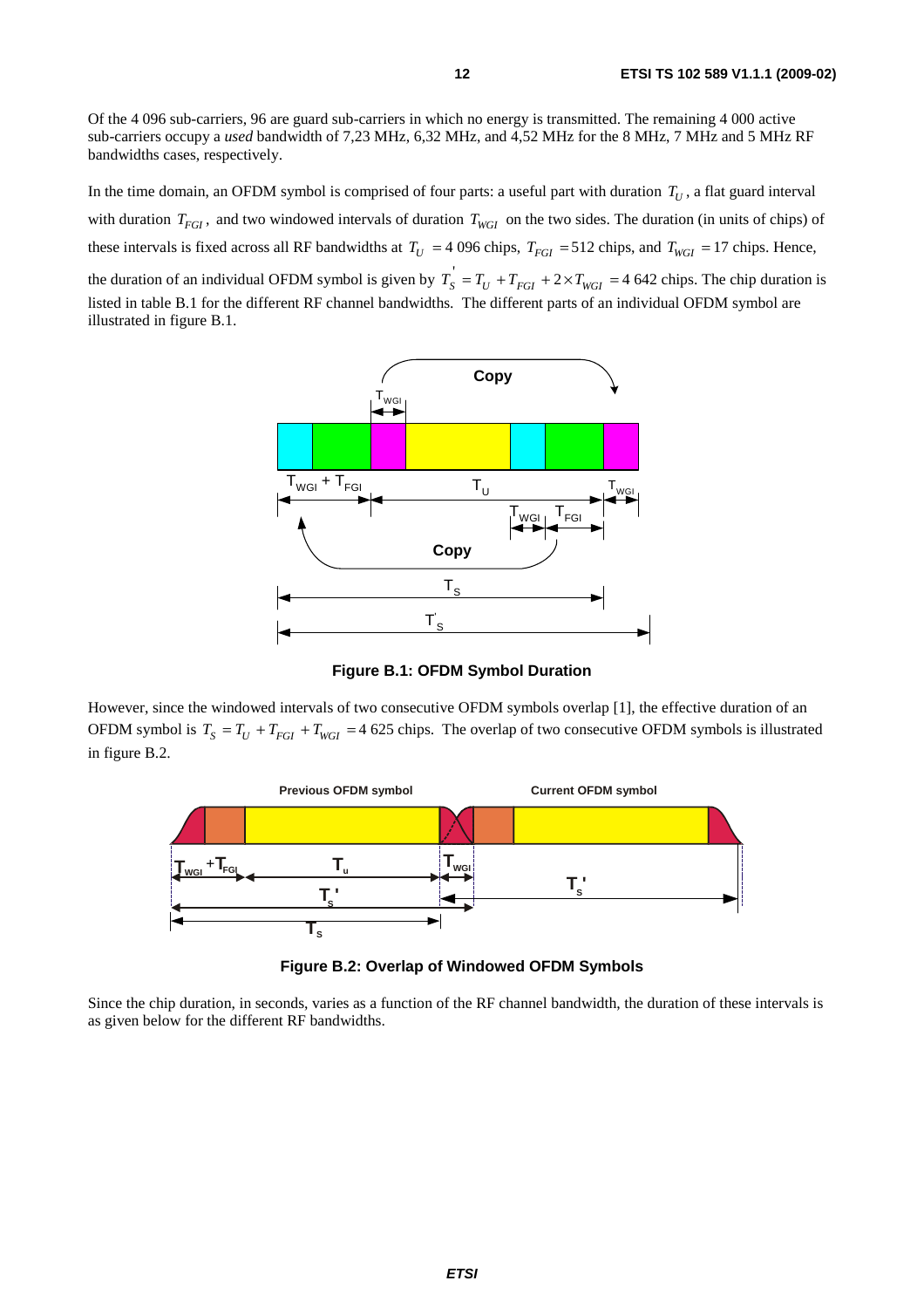For the case of 8 MHz RF bandwidth:

$$
T_U = 4096 \text{ chips} = \frac{4096}{7.4 \times 10^6} = 553,513... \text{ }\mu\text{s}
$$
\n
$$
T_{FGI} = 512 \text{ chips} = \frac{512}{7.4 \times 10^6} = 69,189... \text{ }\mu\text{s}
$$
\n
$$
T_{WGI} = 17 \text{ chips} = \frac{17}{7.4 \times 10^6} = 2,297... \text{ }\mu\text{s}
$$

As a result,  $T_s = 627,297... \mu s$ , while  $T_s = 625 \mu s$ .

 $\epsilon$ 

For the case of 7 MHz RF bandwidth:

$$
T_U = 4096 \text{ chips} = \frac{4096}{6.475 \times 10^6} = 632,586872... \text{ }\mu\text{s}
$$
\n
$$
T_{FGI} = 512 \text{ chips} = \frac{512}{6.475 \times 10^6} = 79,073359... \text{ }\mu\text{s}
$$
\n
$$
T_{WGI} = 17 \text{ chips} = \frac{17}{6.475 \times 10^6} = 2,625482... \text{ }\mu\text{s}
$$

As a result,  $T_s = 716,911196... \mu s$ , while  $T_s = 714,285714 \mu s$ .

 $\epsilon$ 

Similarly, for the case of 5 MHz RF bandwidth:

$$
\begin{cases}\nT_U = 4096 \text{ chips} = \frac{4096}{4.625 \times 10^6} = 885, 6... \text{ }\mu\text{s} \\
T_{FGI} = 512 \text{ chips} = \frac{512}{6.475 \times 10^6} = 110, 7... \text{ }\mu\text{s} \\
T_{WGI} = 17 \text{ chips} = \frac{17}{6.475 \times 10^6} = 3, 7... \text{ }\mu\text{s}\n\end{cases}
$$

As a result,  $T_s' = 1003,7... \mu s$ , while  $T_s = 1000 \mu s$ .

In the following, the effective OFDM symbol duration is referred to as the OFDM symbol duration. Table B.1 summarizes the main OFDM symbol parameters for the 8 MHz, 7 MHz, and 5 MHz RF channel bandwidths. For comparison purposes, the values for 6 MHz bandwidth are also listed in table B.1.

**Table B.1: OFDM Symbol Parameters for 8 MHz, 7 MHz, 6 MHz and 5 MHz RF Channel Bandwidths** 

| <b>Parameters</b>                | 8 MHz RF Channel<br><b>Bandwidth</b> | 7 MHz RF Channel<br><b>Bandwidth</b> | <b>6 MHz RF Channel</b><br><b>Bandwidth</b> | 5 MHz RF Channel<br><b>Bandwidth</b> |
|----------------------------------|--------------------------------------|--------------------------------------|---------------------------------------------|--------------------------------------|
| Chip Rate (MHz)                  | 7.4                                  | 6,475                                | 5.55                                        | 4.625                                |
| Chip Duration $(\eta_s)$         | 135.14                               | 154.44                               | 180.18                                      | 216,22                               |
| Sub-carrier spacing (kHz)        | 1.81                                 | 1.58                                 | 1.355                                       | 1.1292                               |
| Active duration ( $\mu s$ )      | 553,51                               | 632,59                               | 738.02                                      | 885.6                                |
| Flat Guard Interval ( $\mu s$ )  | 69.19                                | 79.07                                | 92.25                                       | 110.7                                |
| Window interval $(\mu s)$        | 2.29                                 | 2.62                                 | 3.03                                        | 3.7                                  |
| OFDM symbol duration ( $\mu s$ ) | 625                                  | 714.29                               | 833,33                                      | 1 000                                |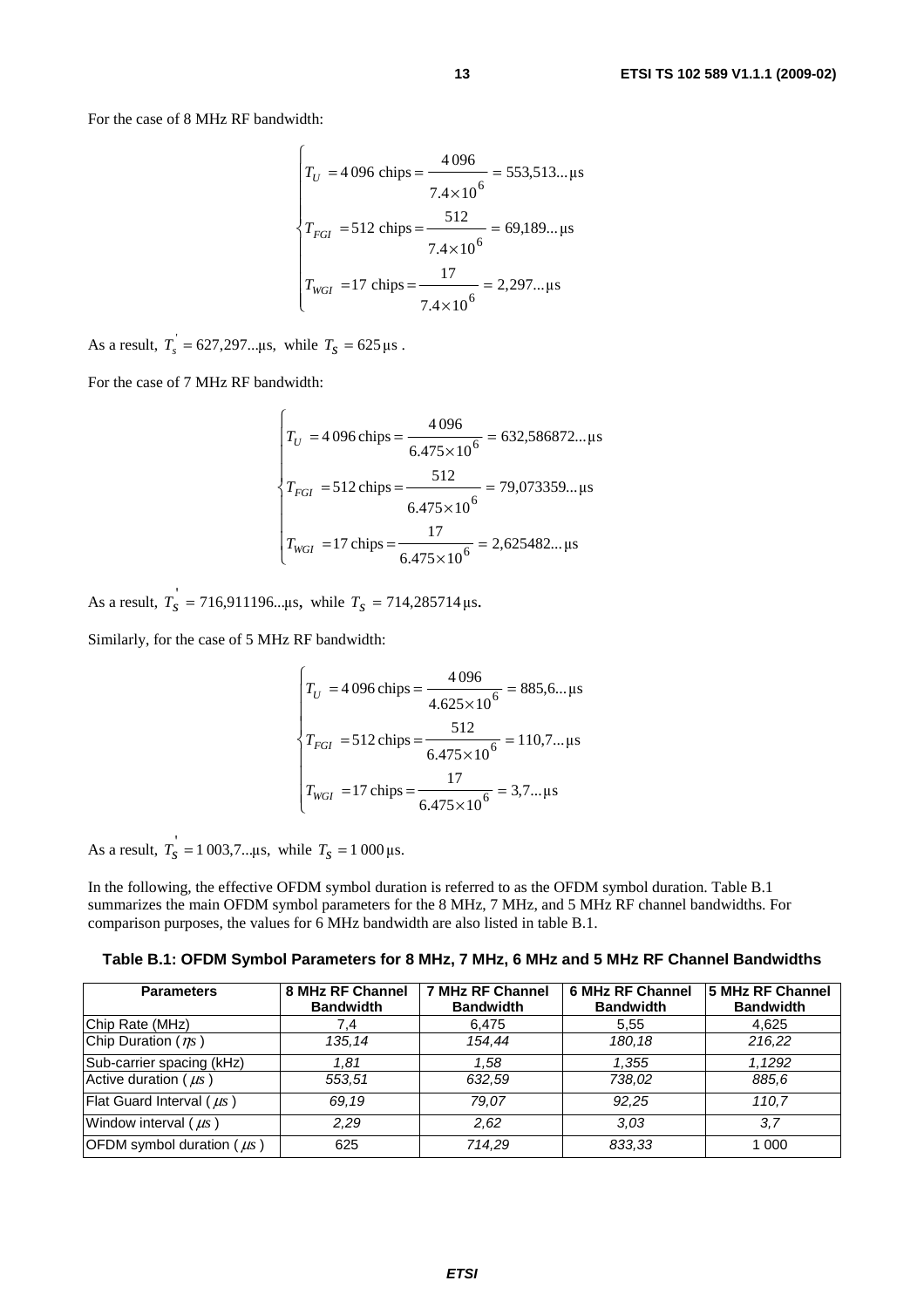#### Duration of Physical Layer Sub-channels in Superframe

The duration of a superframe is fixed, regardless of RF bandwidth, at 1 second. From the OFDM symbol duration, the number of OFDM symbols in a superframe is easily computed. Hence, the number of OFDM symbols in each superframe is given by  $(1/T<sub>s</sub>)$ .

For 8 MHz, there are 1 600 OFDM symbols in a superframe. For 7 MHz, there are 1 400 OFDM symbols, while, for 5 MHz, there are 1 000 OFDM symbols in a superframe.

In the Forward Link Only system, each superframe consists of four Physical layer sub-channels:

- (a) TDM Pilot channel;
- (b) FDM Pilot channel;
- (c) Overhead Information Symbols (OIS) channel; and
- (d) Data channel.

The TDM Pilot, OIS, and Data channels are time-division multiplexed within the superframe. The FDM Pilot channel is frequency-division multiplexed with the OIS and Data channels.

The TDM Pilot channel consists of the following 6 sub-channels:

- (a) TDM Pilot 1 channel;
- (b) Wide-area Identification channel (WIC);
- (c) Local-area Identification channel (LIC);
- (d) TDM Pilot 2 channel;
- (e) Transition Pilot channel (TPC); and
- (f) Positioning Pilot Channel (PPC)/Reserved OFDM symbols.

The durations of each sub-channel within the TDM Pilot channel is as follows: The TDM Pilot 1 channel, the WIC, the LIC, and the TDM Pilot 2 channel each consists of a single OFDM symbol. There are 20 OFDM symbols in the TPC, while the PPC/Reserved OFDM symbols field has duration of either 2 OFDM, 6 OFDM, 10 OFDM or 14 OFDM symbols. Note that the durations of the TDM Pilot sub-channels, in units of OFDM symbols, does not vary with RF channel bandwidth. Hence, the total duration of the TDM Pilot channel is either 26 OFDM, 30 OFDM, 34 OFDM or 38 OFDM symbols.

Next, the OIS channel duration is fixed at 10 OFDM symbols, regardless of RF bandwidth. Of these OFDM symbols, the first 5 OFDM symbols convey the wide-area OIS, while the latter 5 OFDM symbols convey the local-area OIS.

Based on the above, the combined duration of the TDM Pilot channel and the OIS channel is either 36, 40, 44 or 48 OFDM symbols.

The duration of the Data channel can be obtained by subtracting the combined duration of the TDM Pilot and OIS channels from the total number of OFDM symbols in a superframe. Hence, the duration of the Data Channel is a function of RF bandwidth. For 8 MHz, the Data channel consists of either 1 564, 1 560, 1 556 or 1 552 OFDM symbols, while, for 7 MHz, the Data channel consists of either 1 364, 1 360, 1 356, or 1 352 OFDM symbols. Finally, for 5 MHz, the Data channel consists of either 964, 960, 956 or 952 OFDM symbols.

Finally, a superframe consists mainly of four frames of equal duration. Each frame contains  $1/4<sup>th</sup>$  of the OFDM symbols in the Data channel in addition to 4 TPC OFDM symbols. Hence, for 8 MHz, a frame consists of either 395, 394, 393 or 392 OFDM symbols, while, for 7 MHz, a frame consists of either 345, 344, 343 or 342 OFDM symbols. Finally, for 5 MHz, a frame consists of either 245, 244, 243 or 242 OFDM symbols.

The frame duration, in units of OFDM symbols and *ms*, for different durations of the PPC/Reserved OFDM symbols field is summarized in tables B.2, B.3, B.4 and B.5, for the 8 MHz, 7 MHz, 6MHz, and 5 MHz RF channel bandwidths, respectively.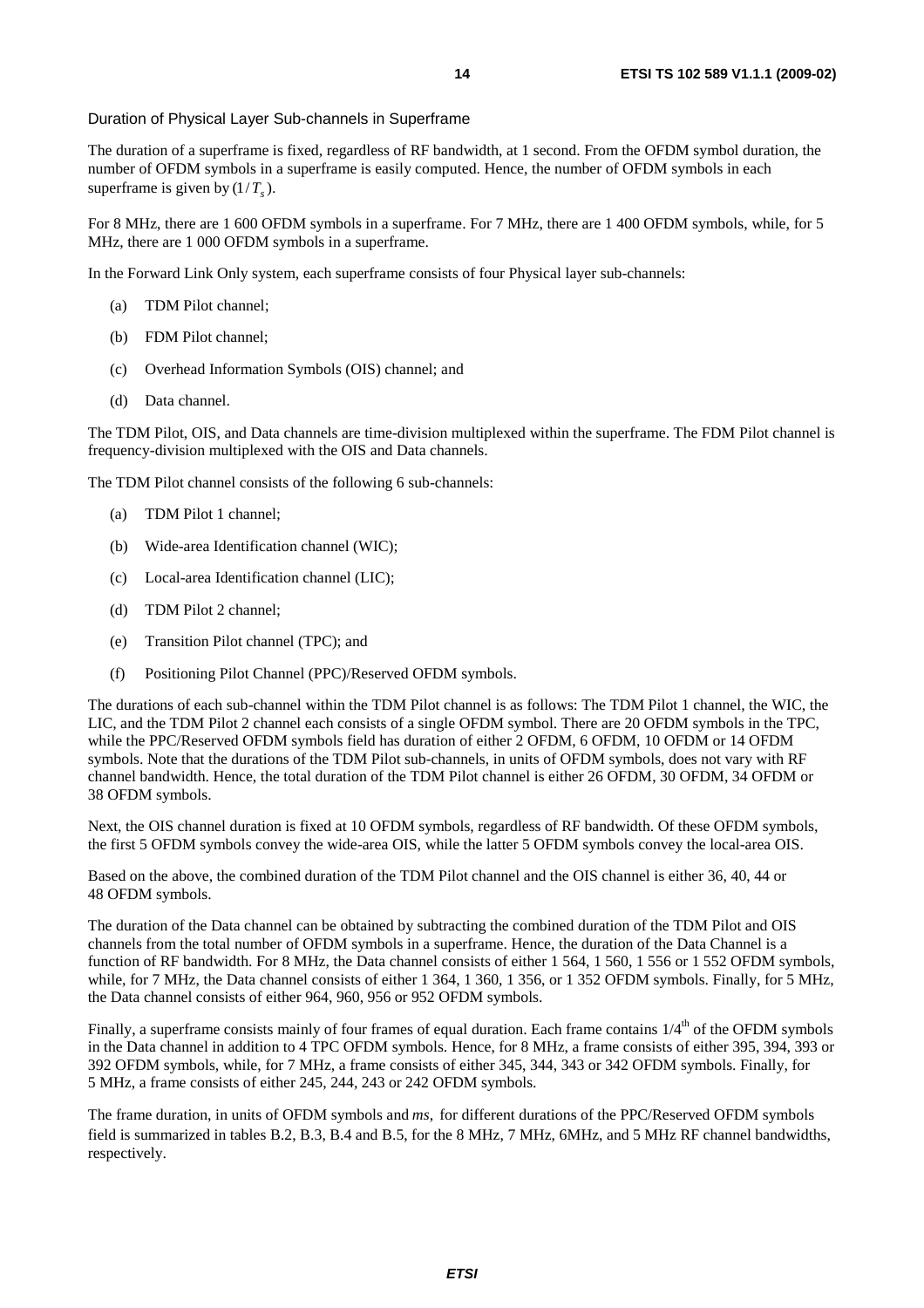| PPC/Reserved OFDM Symbols for 8 MHz RF Bandwidth |                                |                   |  |  |  |
|--------------------------------------------------|--------------------------------|-------------------|--|--|--|
| OFDM Symbols in                                  | <b>Frame Duration in units</b> | <b>Frame Dura</b> |  |  |  |
| vad OFDM symbols                                 | of OFDM symbols                |                   |  |  |  |

| Number of OFDM Symbols in<br><b>PPC/Reserved OFDM symbols</b> | <b>Frame Duration in units</b><br>of OFDM symbols | <b>Frame Duration in ms</b> |  |
|---------------------------------------------------------------|---------------------------------------------------|-----------------------------|--|
|                                                               | 395                                               | 246.875                     |  |
|                                                               | 394                                               | 246.25                      |  |
|                                                               | 393                                               | 245.625                     |  |
| 14                                                            | 392                                               | 245                         |  |

### **Table B.3: Frame Duration for Different Number of OFDM Symbols in PPC/Reserved OFDM Symbols for 7 MHz RF Bandwidth**

| <b>Number of OFDM Symbols in</b><br><b>PPC/Reserved OFDM symbols</b> | <b>Frame Duration in units of</b><br><b>OFDM</b> symbols | <b>Frame Duration in ms</b> |
|----------------------------------------------------------------------|----------------------------------------------------------|-----------------------------|
|                                                                      | 345                                                      | 246.43                      |
|                                                                      | 344                                                      | 245.71                      |
|                                                                      | 343                                                      | 245                         |
| 14                                                                   | 342                                                      | 244.29                      |

### **Table B.4: Frame Duration for Different Number of OFDM Symbols in PPC/Reserved OFDM Symbols for 6 MHz RF Bandwidth**

| <b>Number of OFDM Symbols in</b><br><b>PPC/Reserved OFDM symbols</b> | <b>Frame Duration in units of</b><br><b>OFDM</b> symbols | <b>Frame Duration in ms</b> |
|----------------------------------------------------------------------|----------------------------------------------------------|-----------------------------|
|                                                                      | 295                                                      | 245,83                      |
|                                                                      | 294                                                      | 245                         |
|                                                                      | 293                                                      | 244.17                      |
| 14                                                                   | 292                                                      | 243.33                      |

### **Table B.5: Frame Duration for Different Number of OFDM Symbols in PPC/Reserved OFDM Symbols for 5 MHz RF Bandwidth**

| Number of OFDM Symbols in<br><b>PPC/Reserved OFDM symbols</b> | <b>Frame Duration in units of</b><br><b>OFDM</b> symbols | <b>Frame Duration in ms</b> |
|---------------------------------------------------------------|----------------------------------------------------------|-----------------------------|
|                                                               | 245                                                      | 245                         |
|                                                               | 244                                                      | 244                         |
|                                                               | 243                                                      | 243                         |
|                                                               | 242                                                      | 242                         |

### Physical Layer Data Rates

As indicated in annex A, the Forward Link Only system supports multiple combinations of constellation and inner code rate, referred to as transmit modes. The different transmit modes are listed in table B.6.

For a specific transmit mode, the data rate (see note) supported by the Physical layer is given by:

$$
R=\frac{3500\times b\times r_{inner}}{T_s},
$$

where *b* is the number of bits per constellation symbol,  $r_{inner}$  is the inner code rate, and  $T_s$  is the OFDM symbol duration. Note that, of the 4 000 active sub-carriers, 500 sub-carriers are used to transmit the FDM Pilot Channel, which is primarily used for channel estimation at the receiver. Hence, the number of sub-carriers available for MLC transmission is 3 500.

NOTE: This computation does not include the overhead due to the TDM Pilot and OIS channels, and the outer Reed-Solomon code.

**Table B.2: Frame Duration for Different Number of OFDM Symbols in**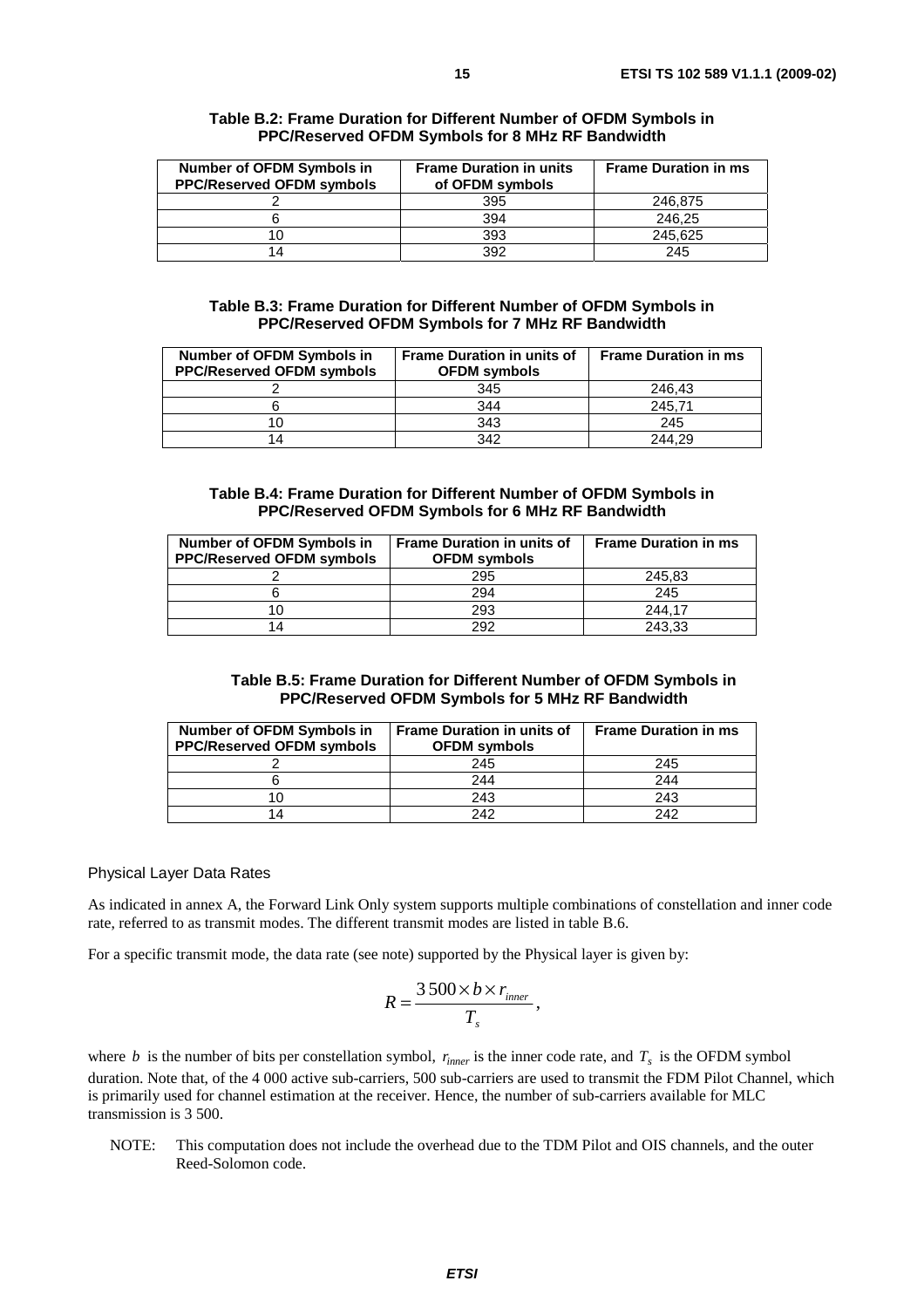The data rates for the different transmit modes are listed in table B.6 for the 8 MHz, 7 MHz and 5 MHz RF bandwidths. For comparison purposes, the data rates for the 6 MHz RF bandwidth are also provided in table B.6.

| Mode                                                          | <b>Constellation</b>    | <b>Inner</b>     | 8 MHz                            | 7 MHz                            | 6 MHz                            | 5 MHz                            |
|---------------------------------------------------------------|-------------------------|------------------|----------------------------------|----------------------------------|----------------------------------|----------------------------------|
| <b>Number</b>                                                 |                         | <b>Code Rate</b> | <b>Physical</b>                  | <b>Physical</b>                  | <b>Physical</b>                  | <b>Physical</b>                  |
|                                                               |                         |                  | <b>Layer Data</b><br>Rate (Mbps) | <b>Layer Data</b><br>Rate (Mbps) | <b>Layer Data</b><br>Rate (Mbps) | <b>Layer Data</b><br>Rate (Mbps) |
|                                                               |                         |                  |                                  |                                  |                                  |                                  |
| 0                                                             | QPSK                    | 1/3              | 3,73                             | 3,27                             | 2,8                              | 2,33                             |
| 1                                                             | <b>QPSK</b>             | 1/2              | 5,6                              | 4,9                              | 4,2                              | 3,5                              |
| $\overline{c}$                                                | 16-QAM                  | 1/3              | 7,47                             | 6,53                             | 5,6                              | 4,67                             |
| 3                                                             | 16-QAM                  | 1/2              | 11,2                             | 9,8                              | 8,4                              |                                  |
| 4                                                             | 16-QAM                  | 2/3              | 14,93                            | 13,07                            | 11,2                             | 9,33                             |
| 5 (see note)                                                  | <b>QPSK</b>             | 1/5              | 2,24                             | 1,96                             | 1,68                             | 1,4                              |
| 6                                                             | Layered Modulation with | 1/3              | 7,47                             | 6.53                             | 5,6                              | 4,67                             |
|                                                               | energy ratio 4          |                  |                                  |                                  |                                  |                                  |
| 7                                                             | Layered Modulation with | 1/2              | 11,2                             | 9,8                              | 8,4                              | 7                                |
|                                                               | energy ratio 4          |                  |                                  |                                  |                                  |                                  |
| 8                                                             | Layered Modulation with | 2/3              | 14,93                            | 13,07                            | 11,2                             | 9,33                             |
|                                                               | energy ratio 4          |                  |                                  |                                  |                                  |                                  |
| 9                                                             | Layered Modulation with | 1/3              | 7,47                             | 6.53                             | 5,6                              | 4,67                             |
|                                                               | energy ratio 6.25       |                  |                                  |                                  |                                  |                                  |
| 10                                                            | Layered Modulation with | 1/2              | 11,2                             | 9,8                              | 8,4                              | 7                                |
|                                                               | energy ratio 6.25       |                  |                                  |                                  |                                  |                                  |
| 11                                                            | Layered Modulation with | 2/3              | 14,93                            | 13,07                            |                                  | 9,33                             |
|                                                               | energy ratio 6.25       |                  |                                  |                                  | 11,2                             |                                  |
| NOTE:<br>This transmit mode is used only for the OIS channel. |                         |                  |                                  |                                  |                                  |                                  |

**Table B.6: Physical Layer Data Rates for 8 MHz, 7 MHz, 6 MHz and 5 MHz RF Channel Bandwidths** 

For the layered modes, the data rates listed in table B.6 is the sum total of the rates in the base and enhancement layers.